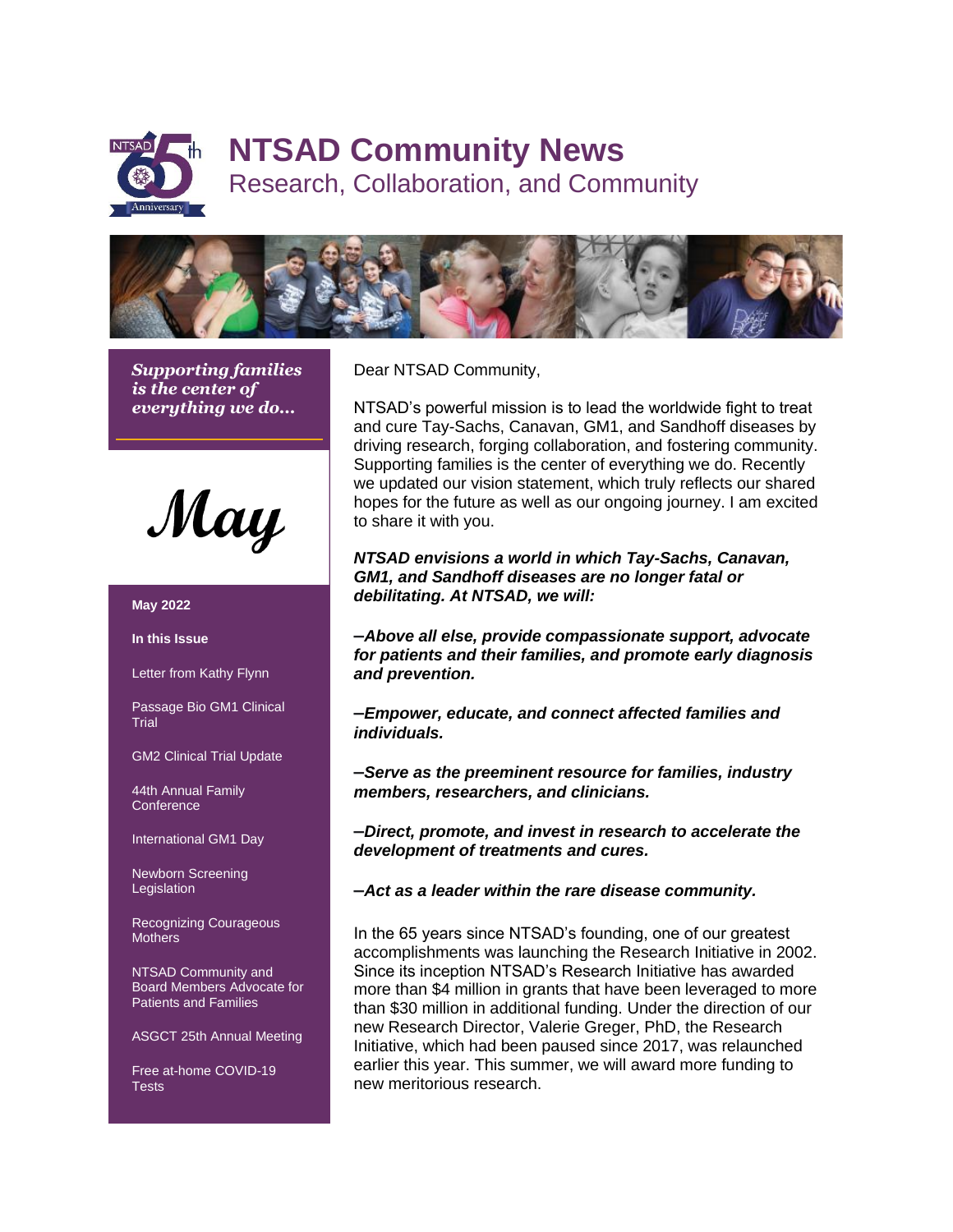Over the years, the NTSAD Community has experienced many bumps in the road to clinical trials. Recently, the biotech sector has suffered some financial woes, but as the data remains positive, we remain cautiously optimistic about the future of these trials, while recognizing more challenges lie ahead as we develop effective treatments for Tay-Sachs, Canavan, GM1, and Sandhoff Diseases.

In fact, while attending the American Society of Gene and Cell Therapy (ASGCT) 25th Annual Meeting in Washington D.C. this week, Diana Pangonis, NTSAD's Director of Family Services, and I had the pleasure of meeting in-person with principal investigators, researchers, and industry partners who have made our Community stronger and remain committed to driving research and clinical trials. At the conference, we heard updates on relevant research and trials, and made plans for future collaborations. We are grateful to the American Society of Gene and Cell Therapy for bringing patient groups, researchers, and doctors together for three days of education and collaboration. I know that great progress is on the horizon.

Sincerely,

Lathy

Kathleen M. Flynn Chief Executive Officer

*P.S. Read more about the ASGCT Annual Meeting further below.*

# **Passage Bio Reports Positive Data for GM1 Clinical Trial**

At the American Society of Gene and Cell Therapy (ASGCT) Annual Meeting Passage Bio presented positive data on the company's GM1 clinical trial including development improvement for both patients by study investigators and caregivers. In addition, the low dose of the gene therapy, PBGM01, was well tolerated, and the company continues to enroll patients in Global Phase 1/2 study.

**[Read Passage Bio's press release.](https://www.passagebio.com/investors-and-news/press-releases-and-statements/news-details/2022/Passage-Bio-Presents-New-Interim-Clinical-and-Biomarker-Data-for-Patients-with-GM1-Gangliosidosis-in-Imagine-1-Study-at-ASGCT-25th-Annual-Meeting/default.aspx)**

### **GM2 Clinical Trial Update**

In late April, Sio Gene Therapies announced the company's termination of its licensing agreement for gene therapies with the University of Massachusetts Chan Medical School (UMCMS). Immediately following the news, NTSAD reached out to the research teams at UMCMS and the National Institutes of Health (NIH), who assured us they remain committed to research involved in the trial. After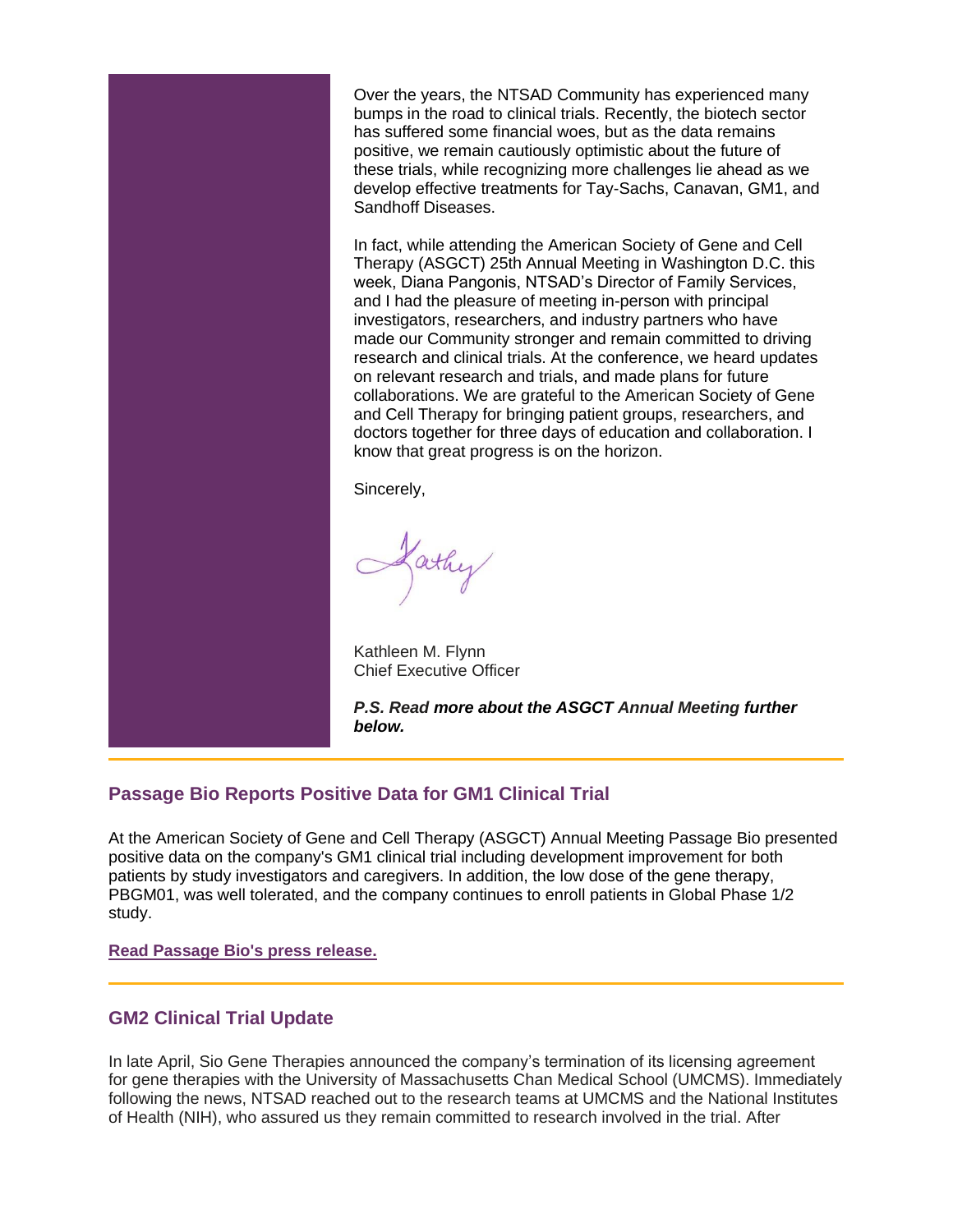receiving that communication, NTSAD convened a meeting with other patient advocacy leaders and drafted a joint statement that was shared among the respective patient communities.

Last week, NTSAD's leadership met with researchers and administrators at UMCMS, who reported they are working with Sio to ensure a smooth transition so that the GM2 trial continues. UMCMS is negotiating with Sio to secure patient data and samples, the transfer of the IND (Investigational New Drug) with the FDA , and obtaining the remaining vector (gene therapy "drug"). It is our shared hope that another company will make the investment to take over the trials.

#### **Read the joint statement [from NTSAD and patient groups.](https://myemail.constantcontact.com/GM1-and-GM2-Sio-Clinical-Trial-News.html?soid=1102417257547&aid=sJJ3PkSYXiI)**

### **44th Annual Family Conference July 7-10, 2022**

Thinking about attending NTSAD's Annual Family Conference? Individuals and families coping with a diagnosis of Tay-Sachs, Canavan, GM1 and Sandhoff diseases are encouraged to register and attend sessions on caregiving, family planning, living with grief, and updates on the latest research and clinical trials across all NTSAD's rare diseases. Powerful connections are made at peer group meetings, meals, in the family lounge, and during activities for affected and healthy children. See what it's all about and watch a video from the 2019 Conference.



Consider joining NTSAD at the 44th Annual Family Conference from July 7 to 10 in Denver, Colorado.

#### **[Register Now.](https://myemail.constantcontact.com/--NTSAD-s-Annual-Family-Conference-Registration-is-Now-Open---.html?soid=1138357538961&aid=vDLbjfvH74U)**

NTSAD's offers financial assistance for families in need! **[Apply for a Helping Hand Grant here.](https://forms.gle/RxGqFGMuEFZLA4ePA)**

**[It's not too late to support the conference.](https://interland3.donorperfect.net/weblink/weblink.aspx?name=E94381&id=55)**

Thank you to all our 2022 Conference Sponsors!

| <b>PRESENTING</b>    | Hope                           | Inspiration                      |
|----------------------|--------------------------------|----------------------------------|
| The Doyle Foundation | Aspa Therapeutics, a BridgeBio | <b>Amicus Therapeutics</b>       |
| Sanofi               | Company                        | <b>Blu Genes Foundation</b>      |
| <b>Believe</b>       | <b>Azafaros</b>                | <b>Judy Kaplan</b>               |
| Anonymous            | Christine Chapman*             | <b>Recursion Pharmaceuticals</b> |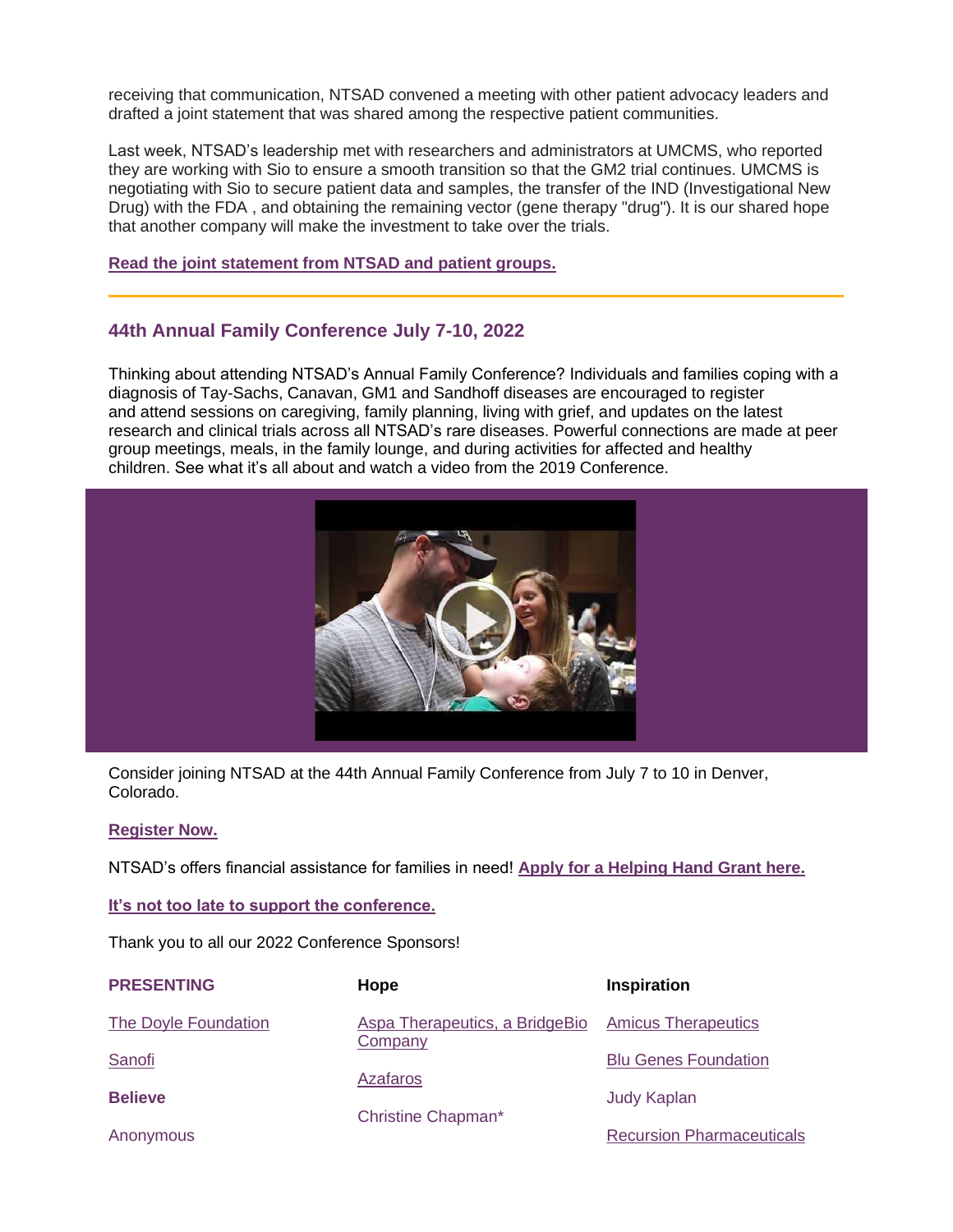|                              | Gerald Cox MD, PhD*                        |                               |
|------------------------------|--------------------------------------------|-------------------------------|
| Drs. Roselyn and Edwin       |                                            | <b>Myrtelle</b>               |
| Kolodny, Rare Humanitarian   | <b>EveryLife Foundation</b>                |                               |
| <b>Sio Gene Therapies</b>    | <b>The Hamilton Company</b>                | <b>Connection</b>             |
|                              | <b>Charitable Foundation</b>               | Staci Kallish* and Chris Beer |
| <b>Courage</b>               |                                            |                               |
|                              | <b>The Cameron &amp; Hayden Lord</b>       | <b>Propel Careers*</b>        |
| Laura and Simeon Schindelman | Foundation*                                | <b>Friends</b>                |
|                              | <b>Lysogene</b>                            |                               |
|                              |                                            | <b>B Brave Foundation*</b>    |
|                              | In Memory of                               |                               |
|                              | <b>Dylan Manning and Stewart</b><br>Altman | Martha* and Dr. Ron Kleinman  |
|                              |                                            |                               |
|                              | <b>Mathew Forbes Romer</b>                 |                               |
|                              | Foundation*                                |                               |
|                              |                                            |                               |
|                              | <b>Passage Bio</b>                         |                               |
|                              | Joyce and Edward Ratner                    | *NTSAD Board Member           |
|                              |                                            |                               |

# **International GM1 Gangliosidosis Awareness Day: May 23rd**

International GM1 Gangliosidosis Awareness Day is Monday, May 23rd. Join NTSAD and our partners as we spread awareness of GM1 gangliosidosis. Participation is easy.

- If you care for an affected loved one, share your story and a picture on social media.
- Check out Cure GM1's **[social media kit](https://curegm1.org/downloads---international-gm1-gangliosidosis-awareness-day/)** for ideas. This kit includes the GM1 day logo in multiple languages.
- **[Add the GM1 Awareness Day frame to your](https://twibbon.com/support/iggad)  [Facebook profile picture.](https://twibbon.com/support/iggad)**
- Share NTSAD's GM1 Be Rare Aware Infographic on social media. (Right click to save the graphic to the left.)
- Follow NTSAD on **[Facebook](https://www.facebook.com/NTSADCaresforRare)**, **[LinkedIn](https://www.linkedin.com/company/nationaltay-sachs&allieddiseasesassocation/?viewAsMember=true)**, **[Twitter](https://twitter.com/NTSAD)**, and **[Instagram](https://www.instagram.com/ntsad/?hl=en)**, and encourage others to do so, too. Share NTSAD's awareness posts on May 23rd.
- **[Donate to support affected families.](https://www.ntsad.org/ntsad-annual-fund)**
- Create a **[Facebook](https://www.facebook.com/business/learn/lessons/7-steps-to-create-a-fundraiser)** or **[Instagram](https://help.instagram.com/753748082021404)** fundraiser to encourage your friends to donate (link to instructions).

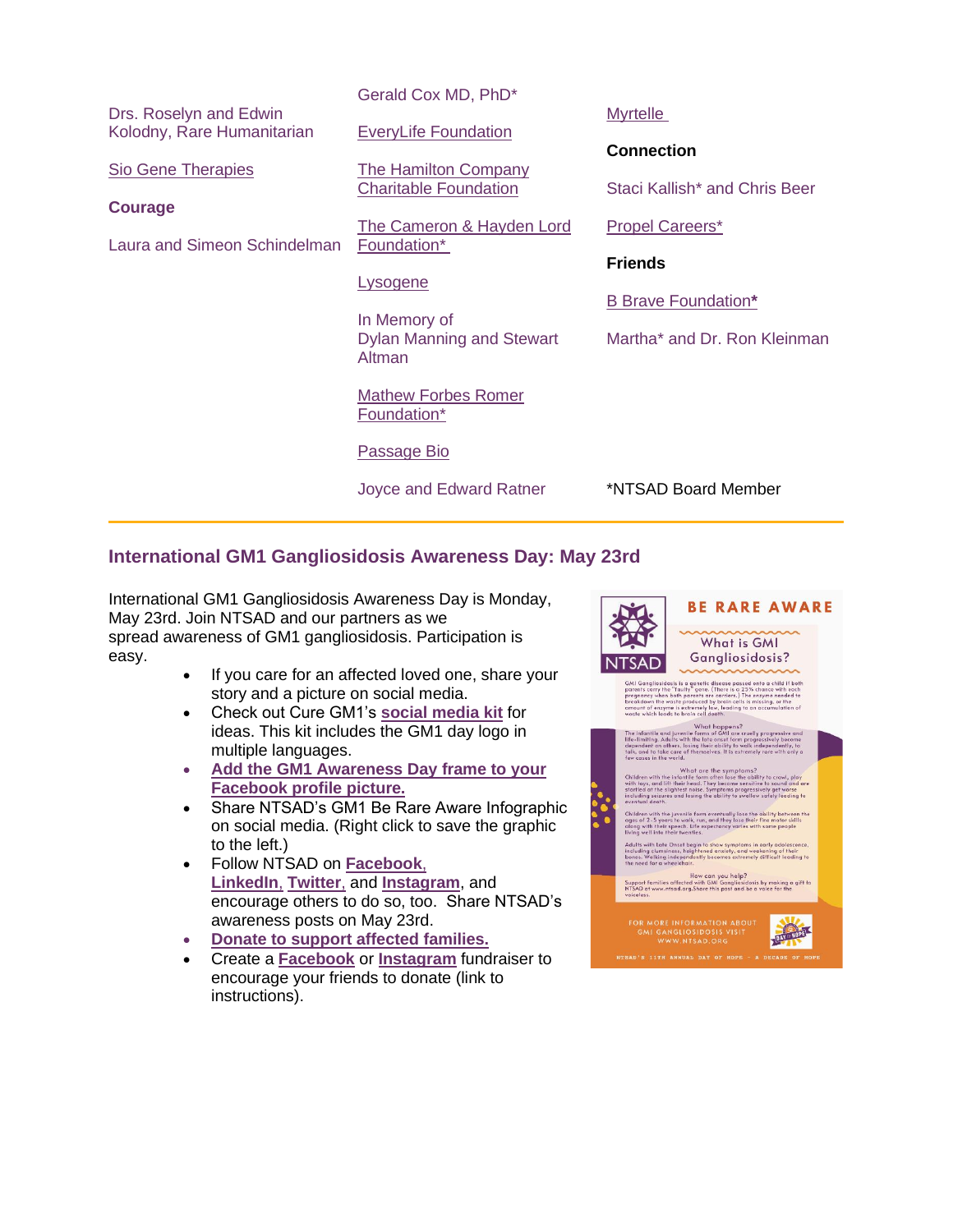

# **Maryland and Iowa Pass Newborn Screening Legislation**

In the last month, both Maryland and Iowa have passed lifesaving newborn screening bills. The laws, referred to as Recommended Uniform Screening Panel (RUSP) alignment legislation, will implement a two-and-a-half-year timeline in which screening in the state must begin for new conditions added to the federal RUSP. Iowa and Maryland are the second and third states to adopt RUSP alignment legislation this year, with ten states overall enacting this newborn screening legislation. These bills will help enable earlier treatment and better outcomes for hundreds of babies. Thank you to the EveryLife Foundation for their tireless advocacy that made these bills a reality!

### **[Read about Maryland's Newborn Screening Law.](https://everylifefoundation.org/maryland-passes-life-saving-newborn-screening-legislation/)**

**[Read about Iowa's Newborn Screening Law.](https://everylifefoundation.org/maryland-passes-life-saving-newborn-screening-legislation/)**

# **Recognizing Courageous Mothers**

Every May, we recognize and celebrate moms. NTSAD acknowledges that Rare moms have a more complicated relationship with Mother's Day. Years ago, Bereaved Mother's Day was created and is held on the first Sunday in May to acknowledge mothers who have lost a child and people who have lost mothers. Every day NTSAD acknowledges the courage of Rare mothers, many who face the challenges of caring for an affected child or adult, wrestling with anticipatory grief and worry, and learning to carry the weight of loss in their hearts. A mother's love is forever. Join NTSAD as we recognize all Rare moms for the strength, perseverance, and love they demonstrate every day.



# **NTSAD Community and Board Members Advocate for Patients and Families**

Both NTSAD's Board President Staci Kallish, DO, and Florian Eichler, MD, Director of the Center for Rare Neurological Diseases at Massachusetts General Hospital (MGH), participated in the MGH's World Medical Innovation Forum in Boston earlier this month. In a Q &A session with Tazeen Ahmad, Managing Director, Global Research, Bank of America Securities, Dr. Eichler was asked what criteria should be used to determine the safety of treatments and the tolerability of side effects, particularly when it comes to diseases that are often fatal when untreated.

*"Safety is always first and foremost on our mind as treating physicians who are engaging with patients"* **Dr. Eichler said.** *"As we work in this space, we're constantly counseling families to weigh the risk-benefit of treatment to understand what to expect."*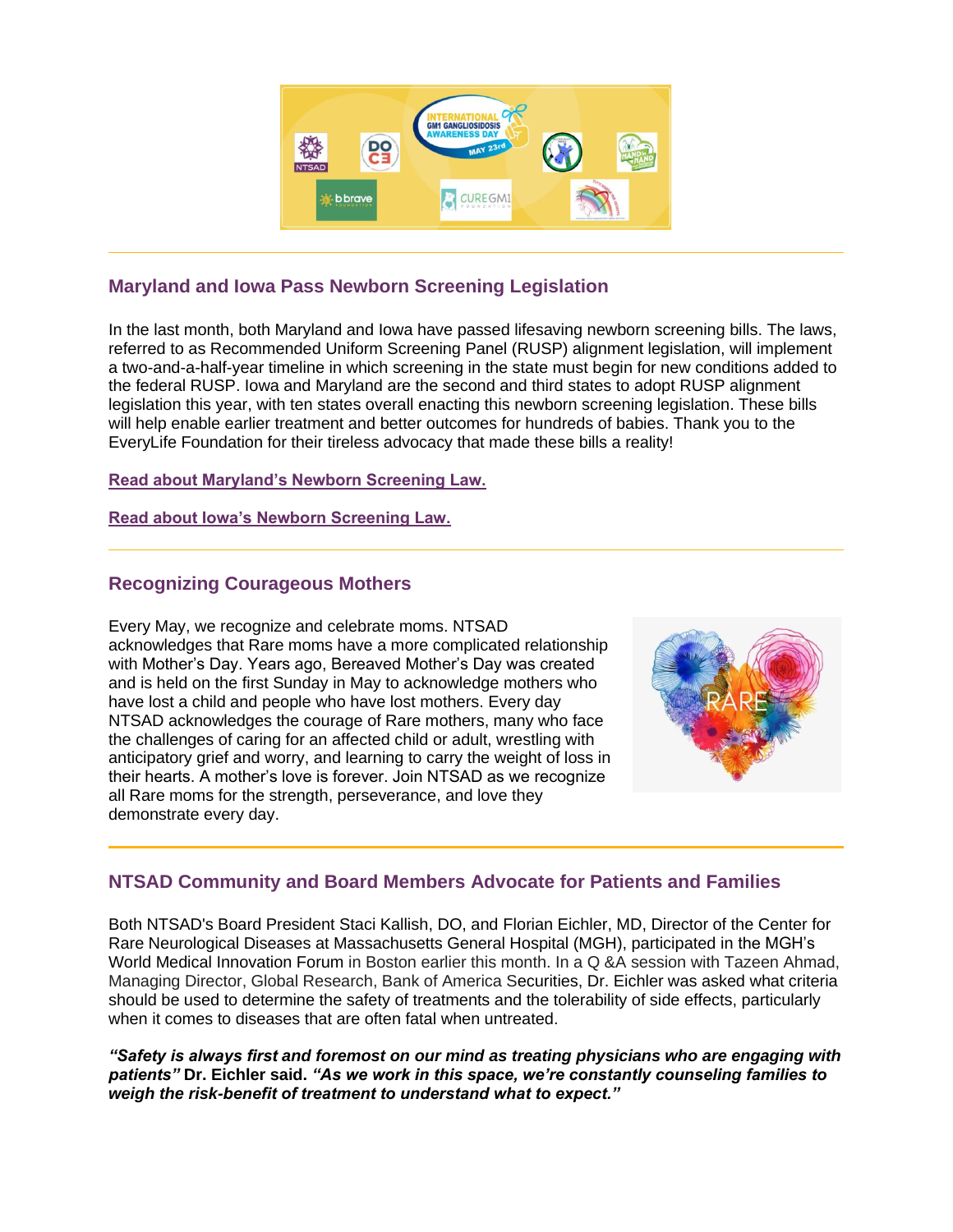An NTSAD Dad expressed his heartfelt appreciation during the panel for Dr. Eichler's efforts to identify and test potential treatments and his openness about the risks involved.

*"My family, we certainly know the pros and cons. We're going into this with our eyes wide open. But we know what the path is when there is no hope, there is no treatment, and that path is awful. To have something, anything, where we can give our child some hope—it was an easy choice, honestly." -NTSAD Dad*

During the Professional Patient Advocates in Life Sciences (PPALS) training program another NTSAD Board Member Jamie Ring reminded participants what Henri Termeer, Founder of Genzyme, once said, *"If you do what is right for patients, the business will follow."*

### **ASGCT 25th Annual Meeting**

NTSAD's CEO Kathy Flynn and Director of Family Services Diana Pangonis attended the American Society of Gene and Cell Therapy (ASGT) meeting in Washington, DC the week of May 16th where they heard updates on relevant research and trials and made plans for future collaborations.



The week kicked off with an incredible workshop, "What to Expect as a Participant in a Clinical Trial." Speakers touched on topics ranging from designing clinical trial, clarifying what informed consent means for families, and weighing the risks and benefits of participation in a clinical trial. These topics will be explored further with NTSAD families in an upcoming issue of *Lifeline* newsletter and future webinars.

Several presentations focused on the future of gene and cell therapies for Tay-Sachs, Canavan, GM1, and Sandhoff diseases. All were hopeful and encouraging.

Throughout the week, Kathy and Diana met with key stakeholders in the NTSAD Community, including Florian Eichler, MD, Mass General Hospital; Cynthia Tifft MD, PhD from the NIH; Kevin Romer, NTSAD parent and founder of the Mathew Forbes Romer Foundation; Jagdeep Walia MD, from Queens University; Marie Trad, MD, Chief Medical Officer at Lysogene; and Heather Lau MD from UltraGenyx. In addition, new connections were made that enhance the NTSAD Community and advance research.

Thanks again to ASGT for bringing patient groups, researchers, and clinicians together for three days of education and collaboration as well as inviting NTSAD to attend compliments of ASGCT.

### **Get Free at-home COVID-19 Tests**

Every home in the U.S. is eligible to order a third round of free at-home COVID tests. It's quick and easy to sign up. Have tests sent to your home so you can have the tools to know your safe to travel and attend the NTSAD Annual Family Conference. Be prepared and order yours today!

Order free COVID tests here.

**NTSAD leads the worldwide fight to treat and cure Tay-Sachs, Canavan, GM1, and Sandhoff diseases by driving research, forging collaboration, and fostering community. Supporting families is the center of everything we do.**

**[Donate](https://ntsad.org/index.php/make-a-gift)**